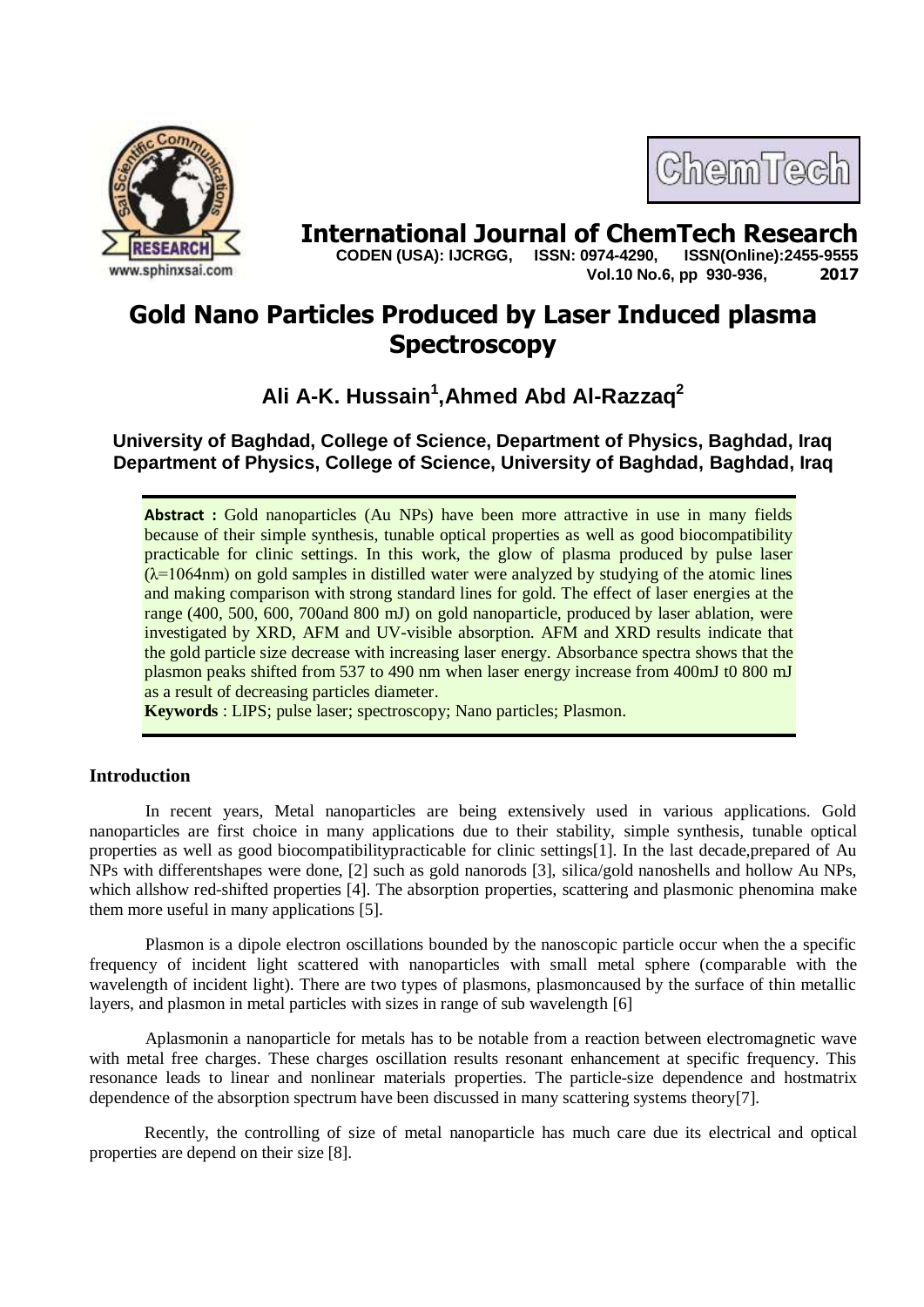Pulsed laser-induced plasmas (LIPs) have several important applications making it an impotent tool, e.g. material processing, thin film deposition and metal analysis in solid samples[9]. Itis broadly used to study elemental content of a sample[10].

The broadening of a peaks in XRD patterns is a criterion to calculatethecrystalline size of solid using Scherrer equation formula [11].

 $G.S = \frac{1}{F}$  λ ………………………………………….(1)

Where  $\lambda$  is the x-ray wavelength=1.5406 Å for K $\alpha$  transition for Cu target, FWHM is the beak breadth at half maximum in radian and  $\theta$  is diffraction angle.

#### **2. Experimental Part**

The LIPs spectra for high purity gold sample in distilled water were recorded using LIPs experimental system, using of 1064 nm Nd:YAG pulse laser with 9 ns duration, 10 Hz pulse repetition frequency at different energies (400, 500, 600, 700 and 800 mJ). The sample located at the focal length of lens which focus the laser beam in the bottom of distilled 20 ml water container. Emitted light translated by optical fiber locates at 45° with beams in 3 cm distance from generated plasma to the spectroscopy connected with computer to analyze its spectra.

The water consist of gold particles were analyze by UV-visible spectroscopy from 200 to 800 nm in quarts cell and using cell filled with distilled water as reference. Then the gold particles dried on glass substrate by drop it and take it dry in room temperature to study the films morphology (by atomic force microscopy AFM) and structural properties (by x-ray diffraction) to study the effect of increasing laser energy on gold particle size.



#### **3. Results and Discussion**

**Fig (1) Comparison between light emission spectroscopy for plasma induced by different energy laser on gold sample in distilled water with standard strong lines of gold**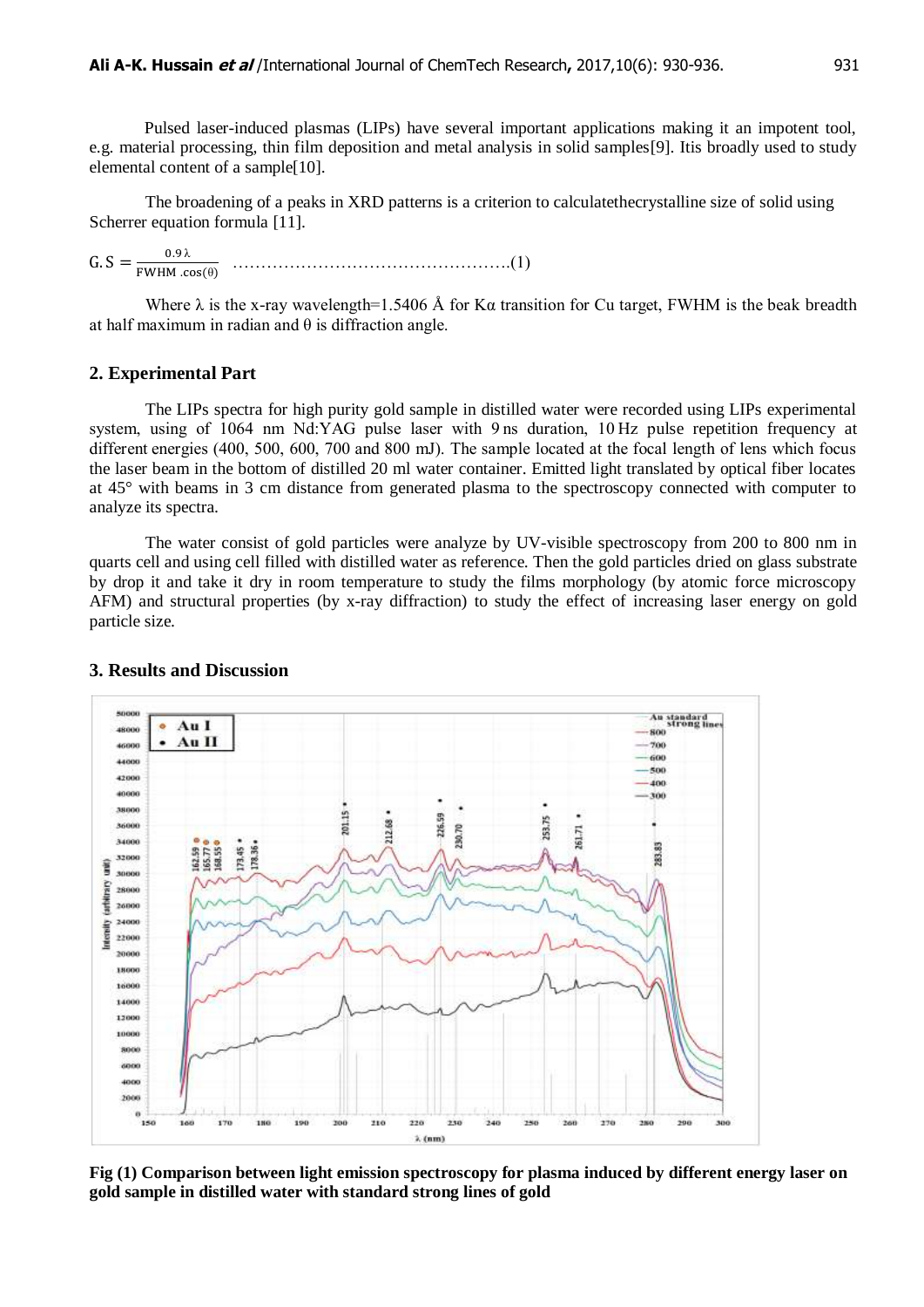Fig.(1)shows the spectroscopy patterns for laser induced on gold surface with differents laser energies 300-800 mJ and a comparison with strong lines for standard Au I and Au II data[12]. This figure show a good agree with standard lines.

Fig.(2)displays the photo for Au nano particles in distilled water samples. The color change from bright red to dark red with increasing laser energy caused as a result of changing Au nano particle size and the particle concentration in water. This result is in agreement with Huang et.al[13].



**Fig (2) Water contain Au nano particles produced by pulls laser with different power**

Fig.(3)illustrations AFM Image and itsgranulation distribution for Au particles samples deposited on glass slides produced by laser with different energies. This figure shows that the particle diameter decrease with increasing laser energy. The values of particles diameter, Table.1, give an indication about the behavior of particle size variation with laser energy.

| Table (1)Average diameter and root mean square roughness for Au particles samples produced by laser |  |
|-----------------------------------------------------------------------------------------------------|--|
| with different energies                                                                             |  |

| Laser energy (mJ) | <b>Average diameter (nm)</b> | <b>RMS</b> roughness (nm) |
|-------------------|------------------------------|---------------------------|
| 400               | 108.36                       | .120                      |
| 500               | 98.97                        | 0.507                     |
| 600               | 86.91                        | 0.737                     |
| 700               | 79.52                        | 2.060                     |
| 800               | 72.58                        | 0.602                     |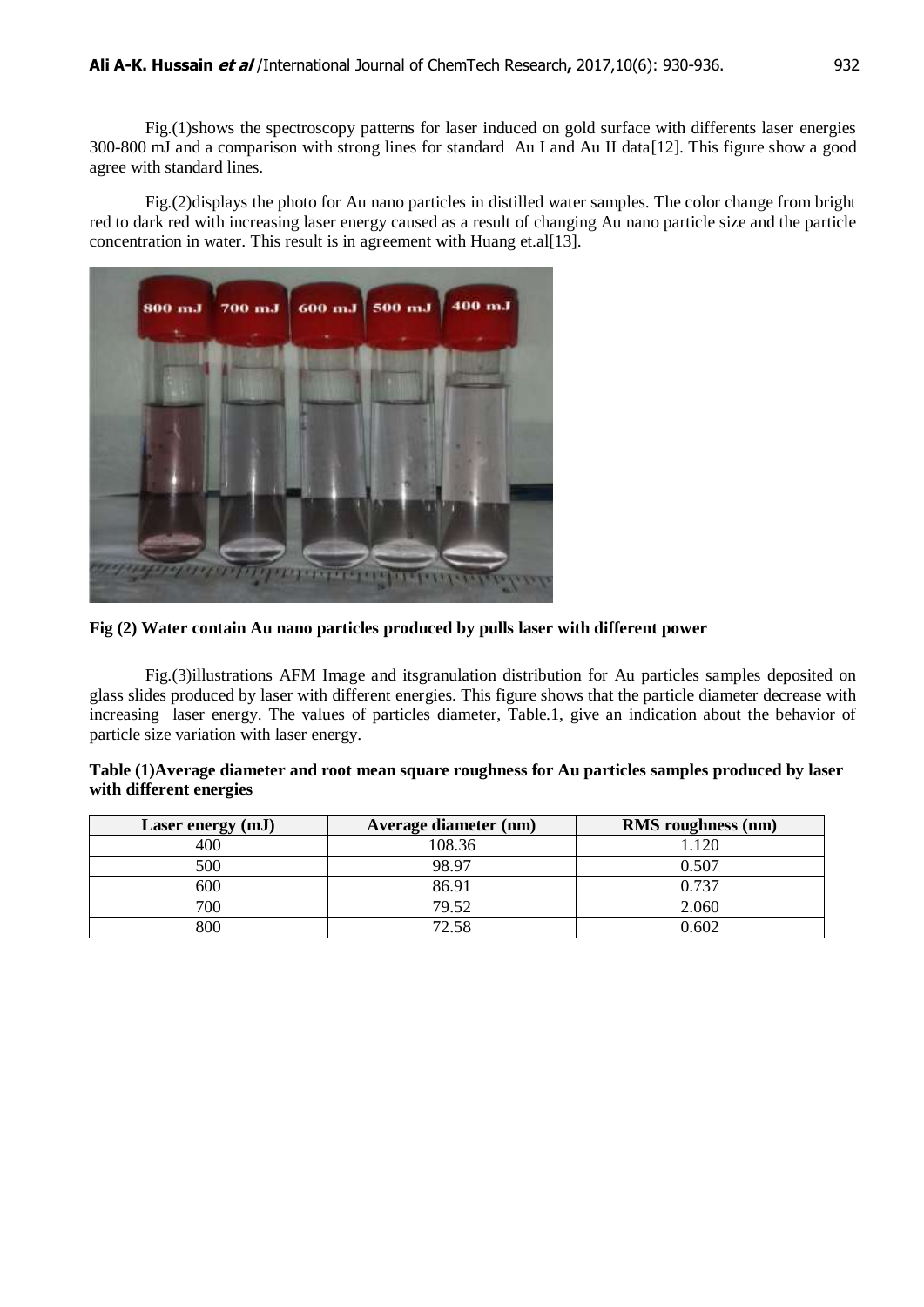

**Fig (3) AFM image and the granulation distribution for Au particles samples produced by laser with different energies** 

Fig. (4)displays X- ray diffraction for Au particles samples on glass substrate. All patterns have three peaks located at  $2\theta$  about 38.35, 44.59 and 64.89  $\degree$  corresponding to (111), (200) and (202) direction respectively for Au crystals. It can be seen that the full width of half maximum for observed peaks increase with increasing laser energy which indicate on decreasing the crystalline size from about 20 nm to 10 nm with increasing laser energy from 400 to 800 nm.This result is in agreement with N. Merghassemzadeh et al. [14].Table (2) shows all peaks observed in XRD and a comparison with standard peaks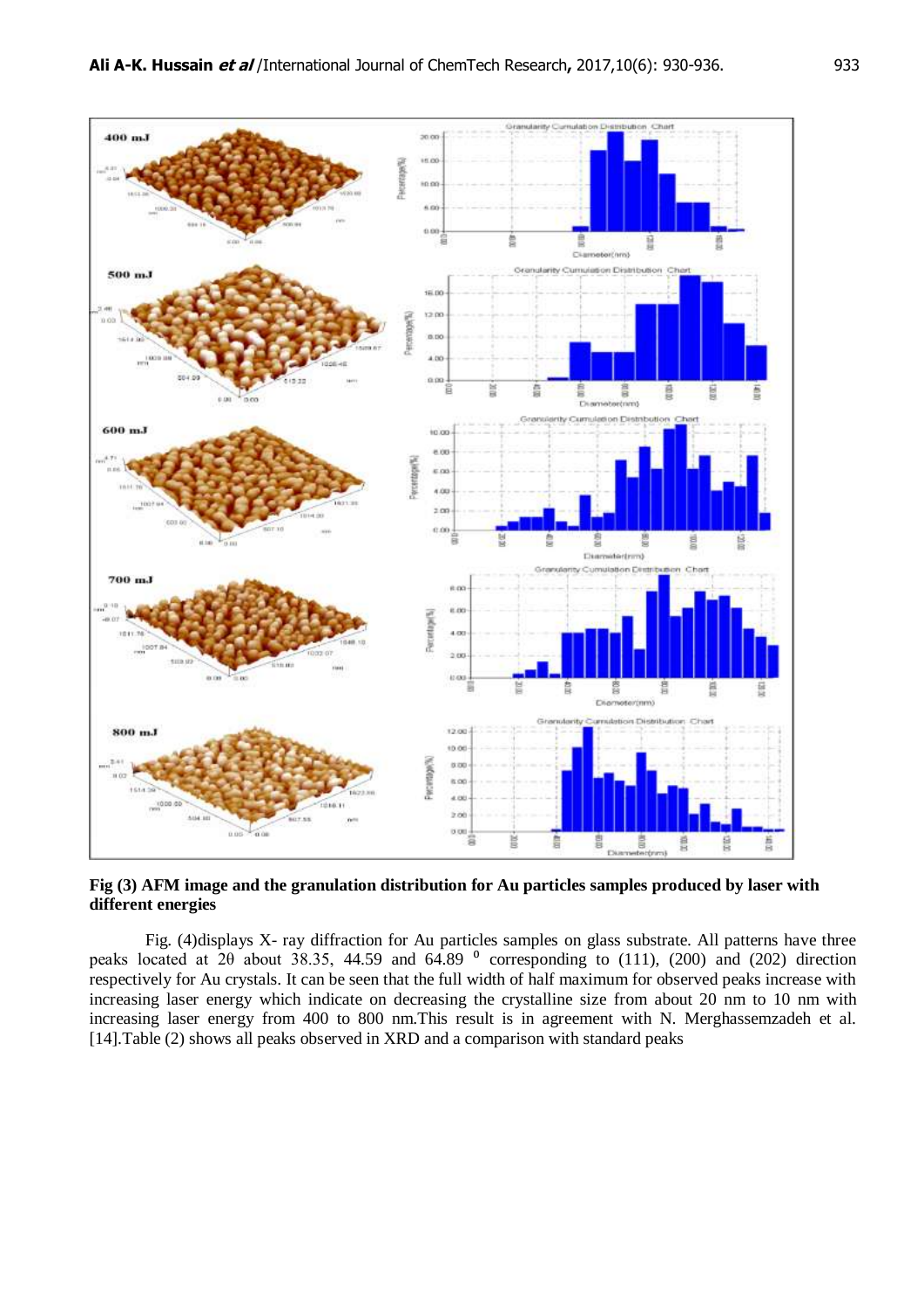



**Table(2) comparison between experimental and standard XRD peak and calculated crystalline size.**

| Power<br>(mJ) | $2\theta$ (Deg.) | <b>FWHM</b><br>$($ Deg. $)$ | $d_{hkl}$<br>$Exp.(\AA)$ | $G.S$ (nm) | $d_{hkl}$<br>Std.(A) | hkl   | card No.    |
|---------------|------------------|-----------------------------|--------------------------|------------|----------------------|-------|-------------|
| 400           | 38.3550          | 0.4060                      | 2.3449                   | 20.7       | 2.3500               | (111) | 96-901-2431 |
|               | 44.5970          | 0.4820                      | 2.0301                   | 17.8       | 2.0352               | (200) | 96-901-2431 |
|               | 64.8970          | 0.4530                      | 1.4357                   | 20.8       | 1.4391               | (202) | 96-901-2431 |
|               | 38.3582          | 0.4507                      | 2.3447                   | 18.7       | 2.3500               | (111) | 96-901-2431 |
| 500           | 44.6002          | 0.5350                      | 2.0300                   | 16.0       | 2.0352               | (200) | 96-901-2431 |
|               | 64.9002          | 0.5028                      | 1.4356                   | 18.7       | 1.4391               | (202) | 96-901-2431 |
|               | 38.3614          | 0.5002                      | 2.3446                   | 16.8       | 2.3500               | (111) | 96-901-2431 |
| 600           | 44.6034          | 0.5939                      | 2.0299                   | 14.5       | 2.0352               | (200) | 96-901-2431 |
|               | 64.9034          | 0.5581                      | 1.4356                   | 16.9       | 1.4391               | (202) | 96-901-2431 |
|               | 38.3646          | 0.7053                      | 2.3444                   | 11.9       | 2.3500               | (111) | 96-901-2431 |
| 700           | 44.6066          | 0.8374                      | 2.0297                   | 10.3       | 2.0352               | (200) | 96-901-2431 |
|               | 64.9066          | 0.7870                      | 1.4355                   | 12.0       | 1.4391               | (202) | 96-901-2431 |
| 800           | 38.3678          | 0.7829                      | 2.3442                   | 10.7       | 2.3500               | (111) | 96-901-2431 |
|               | 44.6098          | 0.9295                      | 2.0296                   | 9.2        | 2.0352               | (200) | 96-901-2431 |
|               | 64.9098          | 0.8735                      | 1.4354                   | 10.8       | 1.4391               | (202) | 96-901-2431 |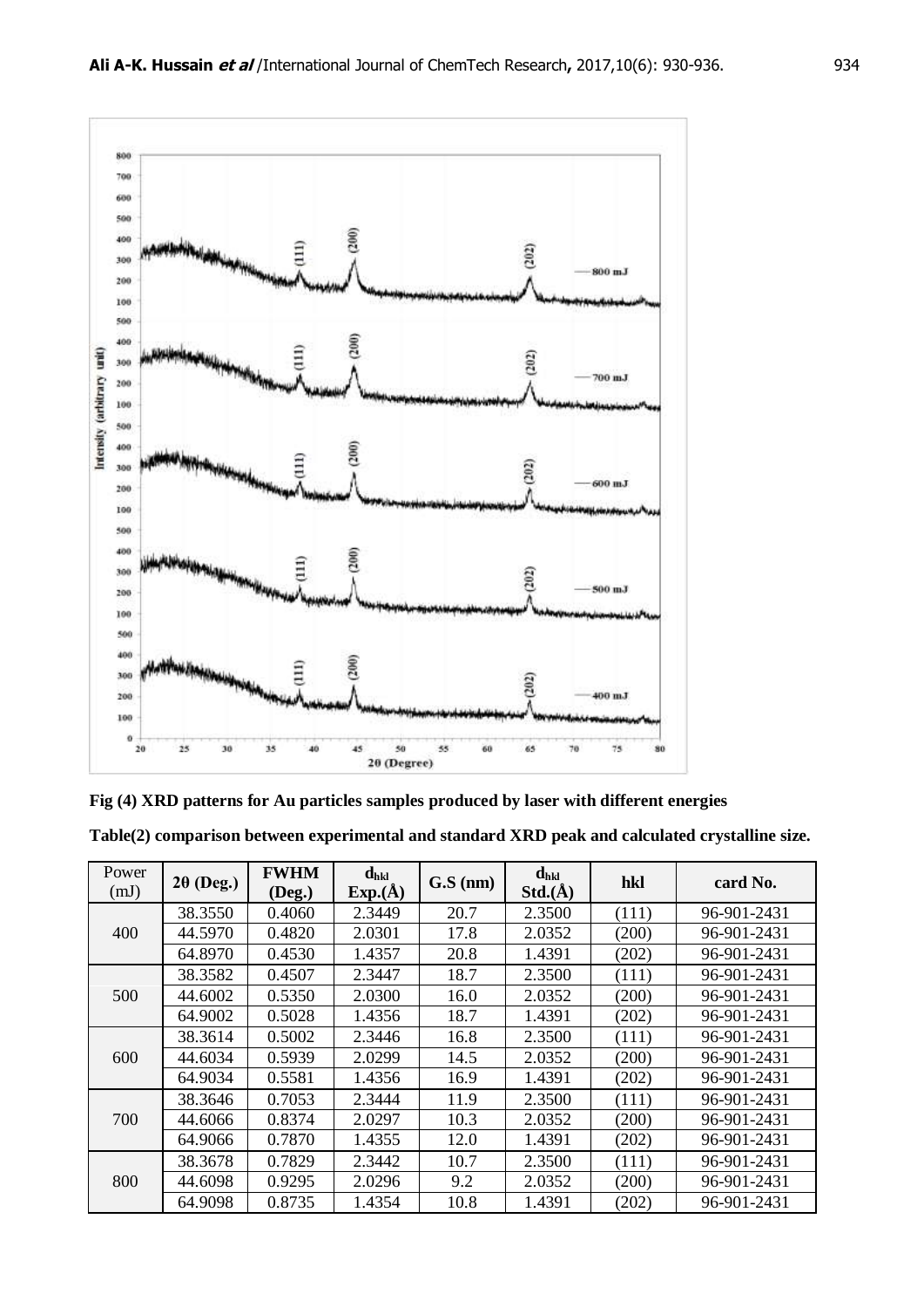Fig.(5)shows the absorption spectrum for Au nanoparticles in distilled water. In general the absorbance increase at all range with increasing laser energy as a result of increasing number of produced particles in water.Peaks appear in all samples in the range 490 to 537 nm caused from plasmon effect (light passing gold particles in range of nano-size loss its intensity by scattering). The absorption maximum moves from 537 to 490 nm when laser energy increase (from 400, 500, 600 , 700 and 800 mJ) , i.e. with decreasing particle diameter from 20 to 10 nm this result is in agreement with thesis have reported in nano range diameter particle size effects on plasmon absorption peaks, perhaps slightly changing resonance effects[15].This result is in agreement with Sardar et.al. [16] And Huang et.al[14].



**Fig. (5) Absorbance spectrum of Au nano particles produced by pulls laser with different power in distilled water.**

## **Conclusions**

Our results, confirm that the varying of laser energy is a good tool to control the nanoparticles size. It was noted that the particle size decrease with increasing laser energy,so that the plasmon peak position shifted toward blue region.

## **References**

- 1. D. Kim., S. Jon.,2012. Gold nanoparticles in image-guided cancertherapy, Inorgan Chim Acta, 393:154- 164.
- 2. J. Turkevich., P. Stevenson., J.Hillier.,1951. A study of the nucleation and growth processes in the synthesis of colloidal gold. Disc Farad Soc, 11:55–75.
- 3. Y.Yu., S.Chang.,C. Lee.,C. Wang., 1997. Gold nanorods:electrochemical synthesis and optical properties,J Phys Chem,34B:6661.
- 4. Y. Sun., B. Mayers., Y. Xia., 2002. Template-engaged replacementreaction: a one-step approach to the large-scale synthesis ofmetal nanostructures with hollow interiors. Nano Lett,2(5):481–485.
- 5. X. Huang., I. El-Sayed., W. Qian.,M. El-Sayed., 2006. Cancer cellimaging and photothermal therapy in the near-infrared regionby using gold nanorods", J Am Chem Soc, 128(6):2115–2120.
- 6. C. Dupas.2007. *Nanoscience*, Belin France: Springer-Verlag Berlin Heidelberg, p.620.
- 7. H. S.Nalwa.,2004, *Encyclopedia of Nanoscience and Nanotechnology*, Am Sci Puplishers, 3(1).
- 8. A. Khan., R. Rashid., G. Murtaza.,A. Zahra.,2014. "Gold Nanoparticles: Synthesis and Applications in Drug Delivery*,Tropical Journal of Pharmaceutical Research,* 13 (7): 1169-1177.